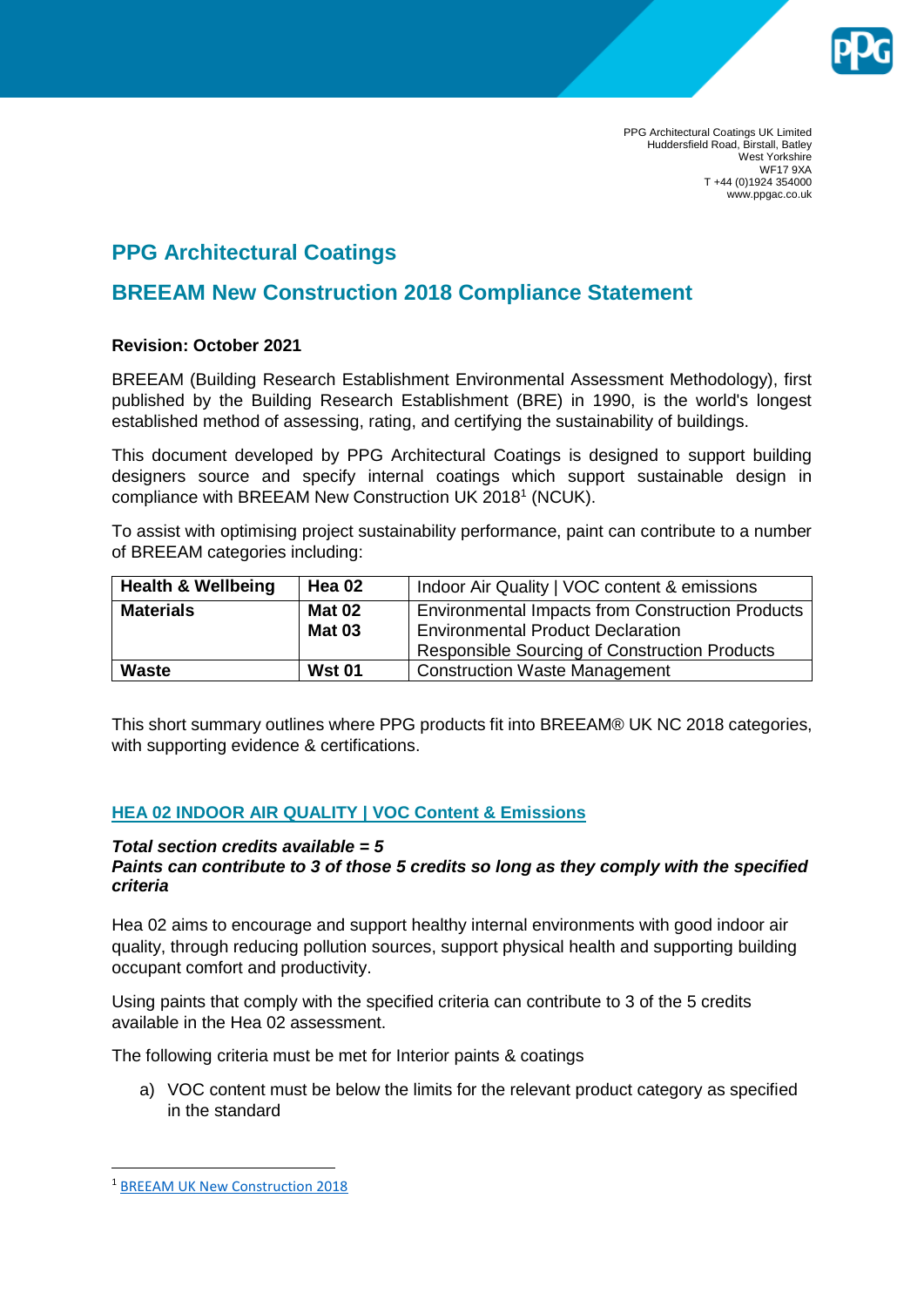

- b) VOC emission limits as specified it the standard must be met and evidenced
- c) Paints used in wet areas (e.g. bathrooms/kitchens) must also demonstrate protection against mould growth

The criteria drive selection of Interior paints & Coatings which have low VOC Content & Low VOC emissions – which effectively excludes use of solvent-based products.

#### *VOC Content*

VOC content can be determined either by testing in accordance with ISO11890-2 or ISO17895 or by Calculation based on the raw materials present in the formulation. For the majority of Interior Paints & Coatings PPG uses the EU/UK industry approved calculation method in accordance with ISO 11890-2.

Where relevant products are also tested by independent laboratories in accordance with ISO standards to confirm the calculation methodology.

#### *VOC Content Information.*

All PPG products comply with and are labelled in accordance the EU Paint Products Directive<sup>2</sup> which requires declaration of the Maximum VOC content of the paint & the EU limit for the Product Category.

In addition, within the UK PPG has adopted the BCF VOC Globe Scheme<sup>3</sup> to provide additional information to facilitate selection of products with the lowest VOC content.

*Table 2 details PPG products BREEAM compliant products based on VOC Content.*

## *VOC Emissions*

In addition to setting limits on the VOC content of interior paints and coatings the BREEAM standard sets limits on the rate of emissions following product application of Formaldehyde, Total Volatile Organic Compounds (TVOC), Total Semi-Volatile Organic Compounds (TSVOC) and Carcinogens.

Emissions can only be determined by testing in accordance with EN16402 or ISO16000-9 or EN 16516. PPG have opted to use the Eurofins Indoor Air Comfort Gold test methodology (which is based on ISO 16000 / EN16402) to demonstrate compliance with the BREEAM emissions criteria (BREEAM® UK: New Construction 2018 & BREEAM® International: New Construction 2016).

- PPG offers a range of products which comply with the requirements of BREEAM at both pass and exemplary level – *see Table 2*.
- BREEAM® Attestations available on request

1

<sup>2</sup> EU Paints Product Directive 2004/42/CE

<sup>&</sup>lt;sup>3</sup> BCF E017 Decorative Coatings Industry Environmental Policy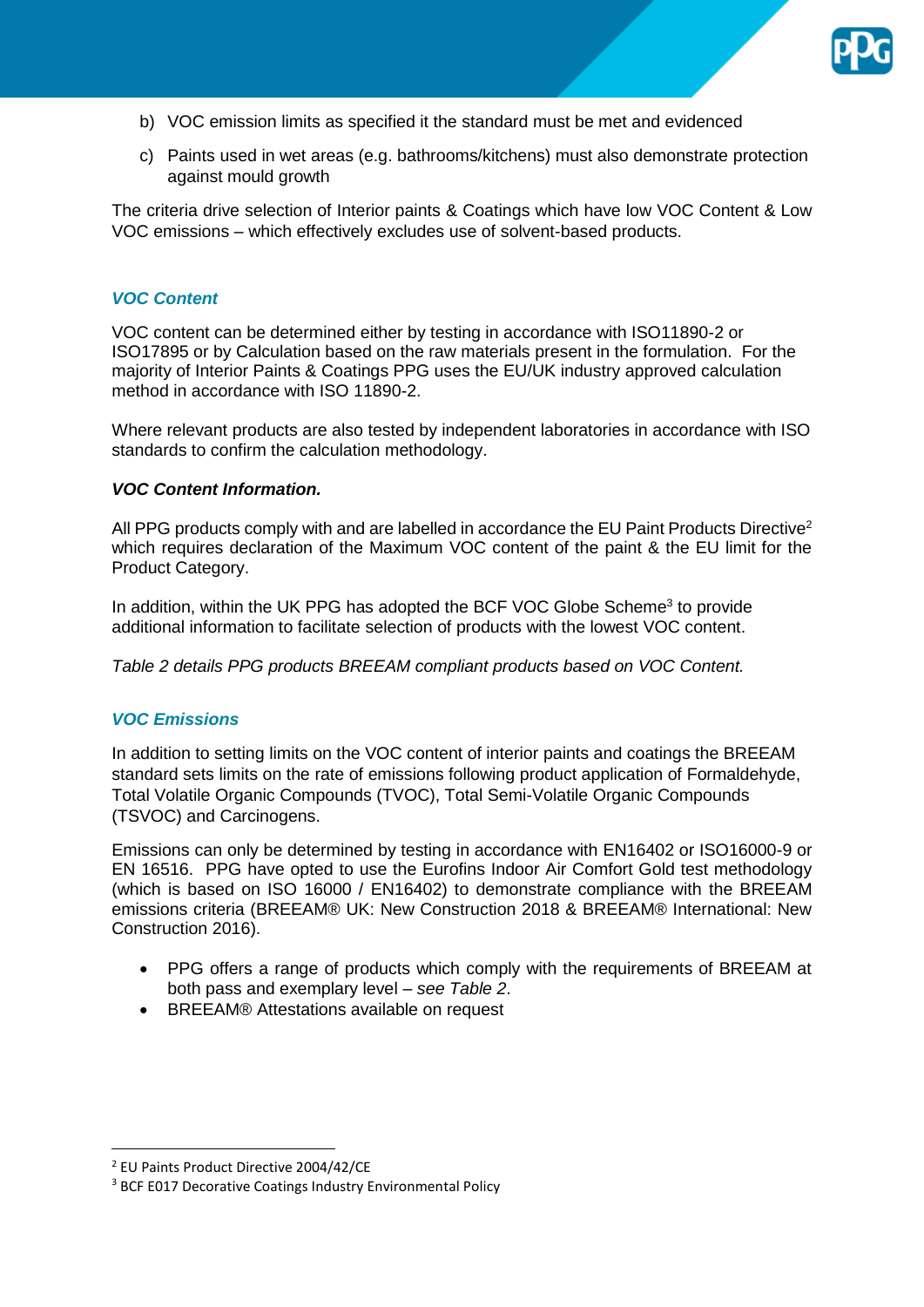

## *Formaldehyde Reduction*

TVOC testing includes the measurement of formaldehyde emissions. Formaldehyde  $(CH<sub>2</sub>O)$ is one of the most damaging VOC's. BREEAM requires formaldehyde concentration level to be measured post construction and it must be less than or equal to  $100\mu q/m<sup>3</sup>$  averaged over 30 minutes.

There are several ways to reduce formaldehyde levels, such as opting for low-VOC materials, providing ventilation systems and specifying products that actively remove formaldehyde.

- Johnstone's Trade Air Pure is designed to absorb formaldehyde into the paint film and actively break down the chemical composition.
- Accredited by Eurofins Scientific, Johnstone's Air Pure is proven to reduce formaldehyde levels from indoor air by up to 70% from application.
- To view more information visit [Air Pure | NBS Source \(thenbs.com\)](https://source.thenbs.com/product/air-pure/t937xqRZmddjHPBXjX74vg/pyNHMcPzPfkSBZePQMbiUc)

## *Mould Protection*

Interior Coatings and paints used in wet areas must evidence protection against mould growth.

The following PPG products contain a biocide to protect paint surface from mould degradation, and are therefore appropriate and compliant products for interior use in areas which are wet/humid or prone to condensation.

| Johnstone's Trade Acrylic Durable Matt     | <b>Acrylic Durable Matt   NBS Source (thenbs.com)</b> |  |  |  |
|--------------------------------------------|-------------------------------------------------------|--|--|--|
| Johnstone's Trade Acrylic Durable Eggshell | <b>Acrylic Eggshell   NBS Source (thenbs.com)</b>     |  |  |  |

These products have been independently tested in accordance with a Modified ASTM D5590 methodology to demonstrate efficacy

## **MAT 02 ENVIRONMENTAL IMPACTS FROM CONSTRUCTION PRODUCTS | Environment Product Declarations**

### *Total section credits available = 1 (1 credit for 20 EPD points in the Mat 01/02 Results Submission Tool). Interiors Coatings and Paints can contribute up to 4 EPD points.*

Mat 02 aims to drive selection of products with the lowest environmental impact.

Environmental Product Declarations' (EPDs) provide transparent and comparable information about a product's life cycle environmental impact from raw materials to application and disposal, making it possible to compare the impacts of different materials and products in order to select the most sustainable option. EPD's should be used for product selection at design stage to support Life Cycle (LCA) of the building.

- PPG's EPD's are third party certified, in line with the European standard EN 15804
- Each PPG product with an EPD would score 1.5 EPD points.
- Product specific Type III EPD's have a higher points weighting (1.5) compared to an EPD for a range of products (0.75).

The following PPG products have EPDs which meet the requirements of BREEAM Mat 02: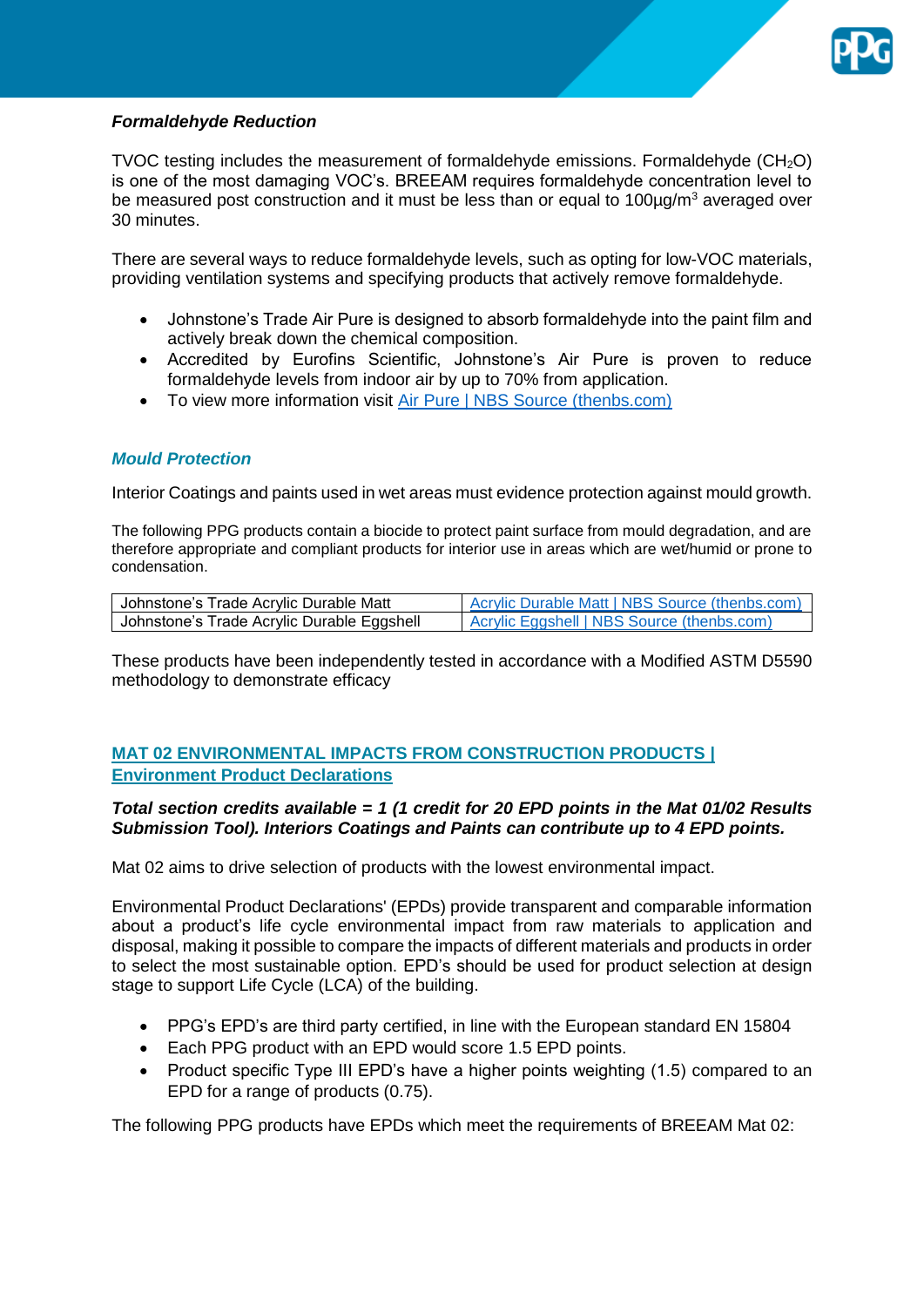

*Table 1 PPG Environmental Product Declarations*

| Product                                       | Category                         | <b>EPD link</b>                                                            |  |  |  |  |  |
|-----------------------------------------------|----------------------------------|----------------------------------------------------------------------------|--|--|--|--|--|
| <b>Interior Paints - Walls &amp; Ceilings</b> |                                  |                                                                            |  |  |  |  |  |
| Air Pure                                      | Interior paint - Walls & Ceiling | https://www.greenbooklive.com/filelibrary/EN_15804/EPD/BREGENEPD000234.pdf |  |  |  |  |  |
| Perfect Matt                                  | Interior paint - Walls & Ceiling | https://www.qreenbooklive.com/filelibrary/EN 15804/EPD/BREGENEPD000307.pdf |  |  |  |  |  |
| Acrylic Satin                                 | Interior paint - Walls & Ceiling | https://www.greenbooklive.com/filelibrary/EN_15804/EPD/BREGENEPD000006.pdf |  |  |  |  |  |
| <b>Acrylic Durable Matt</b>                   | Interior paint - Walls & Ceiling | https://www.qreenbooklive.com/filelibrary/EN 15804/EPD/BREGENEPD000043.pdf |  |  |  |  |  |
| <b>Covaplus Vinyl Matt</b>                    | Interior paint - Walls & Ceiling | https://www.greenbooklive.com/filelibrary/EN_15804/EPD/BREGENEPD000044.pdf |  |  |  |  |  |
| Vinyl Soft Sheen                              | Interior paint - Walls & Ceiling | https://www.qreenbooklive.com/filelibrary/EN 15804/EPD/BREGENEPD000048.pdf |  |  |  |  |  |
| Endura Super Durable Matt                     | Interior paint - Walls & Ceiling | https://www.greenbooklive.com/filelibrary/EN_15804/EPD/BREGENEPD000047.pdf |  |  |  |  |  |
| Acrylic Durable Eggshell                      | Interior paint - Walls & Ceiling | https://www.greenbooklive.com/filelibrary/EN_15804/EPD/BREGENEPD000046.pdf |  |  |  |  |  |
| Flame Retardant Acrylic Eggshell              | Interior paint - Walls & Ceiling | https://www.greenbooklive.com/filelibrary/EN_15804/EPD/BREGENEPD000353.pdf |  |  |  |  |  |
| <b>Cleanable Matt</b>                         | Interior paint - Walls & Ceiling | https://www.greenbooklive.com/filelibrary/EN_15804/EPD/BREGENEPD000350.pdf |  |  |  |  |  |
| Stainaway                                     | Interior paint - Walls & Ceiling | https://www.greenbooklive.com/filelibrary/EN_15804/EPD/BREGENEPD000351.pdf |  |  |  |  |  |
| Flame Retardant Durable Matt                  | Interior paint - Walls & Ceiling | https://www.greenbooklive.com/filelibrary/EN_15804/EPD/BREGENEPD000352.pdf |  |  |  |  |  |
| <b>Trim</b>                                   |                                  |                                                                            |  |  |  |  |  |
| Aqua Guard                                    | Trim                             | https://www.greenbooklive.com/filelibrary/EN_15804/EPD/BREGENEPD000308.pdf |  |  |  |  |  |
| <b>Aqua Water Based Gloss</b>                 | Trim                             | https://www.greenbooklive.com/filelibrary/EN_15804/EPD/BREGENEPD000017.pdf |  |  |  |  |  |
| <b>Protective Coatings</b>                    |                                  |                                                                            |  |  |  |  |  |
| PPG STEELGUARD 651                            | Protective Coatings - PFP        | https://www.qreenbooklive.com/filelibrary/EN 15804/EPD/BREGENEPD000354.pdf |  |  |  |  |  |

## **MAT 03 RESPONSIBLE SOURCING OF CONSTRUCTION PRODUCTS**

#### *Total section credits available = 3*

Mat03 aims to drive selection of paints and coatings that have been responsibly sourced.

 All Products manufactured by PPG Architectural Coatings UK & Ireland are manufactured under ISO 14001:2015 environmental management standards approved by the BSI.

View PPG Architectural Coatings' ISO 14001 certificate here: [PPG Architectural Coatings -](https://source.thenbs.com/third-party-certification/ppg-architectural-coatings-iso-certificate-of-approval-iso-140012015/otHGPhDTAGrnAy85Z9A7Mf/3ZKwA8Hfi8CFGzauUkeBHN) ISO Certificate of Approval - [ISO 14001:2015 | NBS Source \(thenbs.com\)](https://source.thenbs.com/third-party-certification/ppg-architectural-coatings-iso-certificate-of-approval-iso-140012015/otHGPhDTAGrnAy85Z9A7Mf/3ZKwA8Hfi8CFGzauUkeBHN)

#### **WST 01 WASTE MANAGEMENT**

#### *Total section credits available = 4*

Wst01 aims to drive the reduction of waste from all construction projects through encouraging the principles of reduce, reuse, recycle where possible.

- Recycle empty cans using the Johnstone's Can Recycling Service
- Add empty paint cans to resource management plan to minimize decorating waste produced on site and increase % diversion from landfill.

If you require any further assistance on this matter or additional technical information, feel free to contact our Technical Advisory support team on 01924 354354.

Signed on behalf of PPG

Tony Walker - Technical Specification Controller

PPG Architectural Coatings UK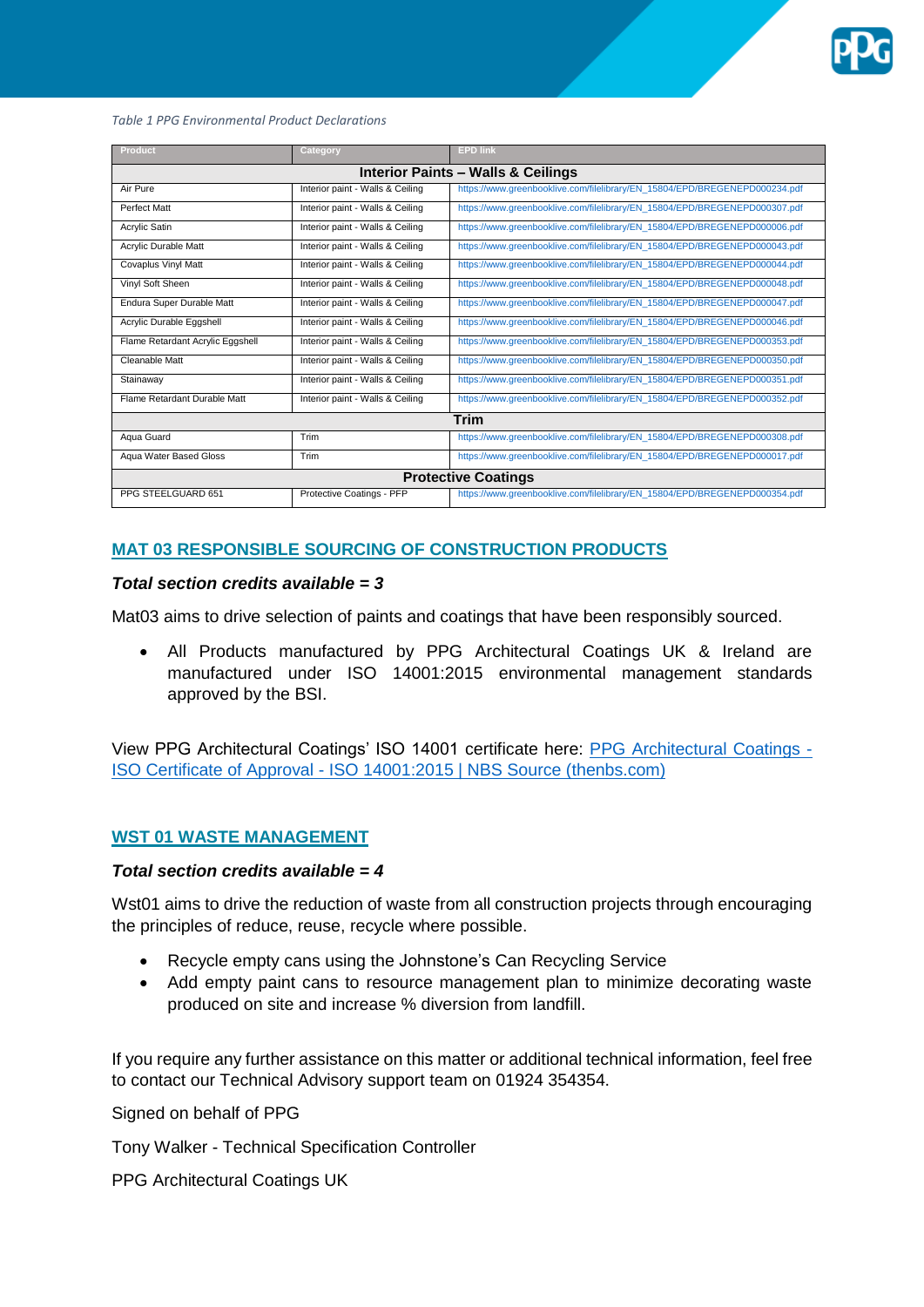

#### **PPG Architectural Coatings UK Core Products: VOC Content & Emissions Test Results**

| Product                              | <b>BREEAM VOC Content Category / Limit (g/l)</b><br>Free TVOC content of ready-to-use product (q/l) | In-Can<br><b>VOC</b><br>Content<br>(q/l) | In-Can VOC<br>- EU Limit<br><b>Values</b> | <b>VOC</b><br>content<br>Pass/Fail | <b>VOC Emissions</b><br>- Comparison<br>with <b>BREEAM</b><br>limit values <sup>" vs</sup> | EPD***      |  |  |  |
|--------------------------------------|-----------------------------------------------------------------------------------------------------|------------------------------------------|-------------------------------------------|------------------------------------|--------------------------------------------------------------------------------------------|-------------|--|--|--|
| Interior paint - Walls & Ceiling     |                                                                                                     |                                          |                                           |                                    |                                                                                            |             |  |  |  |
| <b>Acrylic Durable Matt</b>          | Interior Matt Walls & Ceilings (Gloss<25@60°) / 10                                                  |                                          | LOW<br>$(0.3 - 7.99%)$                    | Pass                               | To be Tested                                                                               | <b>YES</b>  |  |  |  |
| Acrylic Durable Eggshell             | Interior Matt Walls & Ceilings (Gloss<25@60°) / 10                                                  | 3                                        | <b>MINIMAL</b><br>$(0 - 0.29%)$           | Pass                               | To be Tested                                                                               | <b>YES</b>  |  |  |  |
| Air Pure                             | Interior Matt Walls & Ceilings (Gloss<25@60°) / 10                                                  | $\mathbf{1}$                             | <b>MINIMAL</b><br>$(0 - 0.29%)$           | Pass                               | <b>EXEMPLARY</b>                                                                           | <b>YES</b>  |  |  |  |
| <b>Covaplus Vinvl Matt</b>           | Interior Matt Walls & Ceilings (Gloss<25@60°) / 10                                                  | $3^$                                     | LOW<br>$(0.3 - 7.99%)$                    | Pass                               | <b>EXEMPLARY</b>                                                                           | <b>YES</b>  |  |  |  |
| Cleanable Matt                       | Interior Matt Walls & Ceilings (Gloss<25@60°) / 10                                                  | 10                                       | LOW<br>$(0.3 - 7.99%)$                    | Pass                               | To be Tested                                                                               | <b>YES</b>  |  |  |  |
| Endura Super Durable Matt            | Interior Matt Walls & Ceilings (Gloss<25@60°) / 10                                                  | 5                                        | <b>LOW</b><br>$(0.3 - 7.99%)$             | Pass                               | To be Tested                                                                               | <b>YES</b>  |  |  |  |
| Microbarr Anti-bacterial<br>Eggshell | Interior Matt Walls & Ceilings (Gloss<25@60°) / 10                                                  | 10                                       | LOW<br>$(0.3 - 7.99%)$                    | Pass                               | To be Tested                                                                               | In progress |  |  |  |
| Microbarr Anti-bacterial Matt        | Interior Matt Walls & Ceilings (Gloss<25@60°) / 10                                                  | 10                                       | LOW<br>$(0.3 - 7.99\%)$                   | Pass                               | To be Tested                                                                               | In progress |  |  |  |
| Flame Retardant Durable Matt         | One Pack Performance Coatings / 100                                                                 | 10                                       | LOW<br>$(0.3 - 7.99%)$                    | Pass                               | To be Tested                                                                               | <b>YES</b>  |  |  |  |
| Flame Retardant Acrylic<br>Eggshell  | One Pack Performance Coatings / 100                                                                 | 3                                        | LOW<br>$(0.3 - 7.99%)$                    | Pass                               | To be Tested                                                                               | <b>YES</b>  |  |  |  |
| <b>Perfect Matt</b>                  | Interior Matt Walls & Ceilings (Gloss<25@60°) / 10                                                  | 10                                       | <b>MINIMAL</b><br>$(0 - 0.29%)$           | Pass                               | <b>PASS</b>                                                                                | <b>YES</b>  |  |  |  |
| StainAway                            | Interior Matt Walls & Ceilings (Gloss<25@60°) / 10                                                  | $\overline{2}$                           | <b>MINIMAL</b><br>$(0 - 0.29%)$           | Pass                               | To be Tested                                                                               | <b>YES</b>  |  |  |  |
| Vinyl Silk                           | Interior Matt Walls & Ceilings (Gloss<25@60°) / 10                                                  | 3                                        | LOW<br>$(0.3 - 7.99%)$                    | Pass                               | To be Tested                                                                               | In progress |  |  |  |
| Vinyl Soft Sheen                     | Interior Matt Walls & Ceilings (Gloss<25@60°) / 10                                                  | 10 <sup>1</sup>                          | LOW<br>$(0.3 - 7.99%)$                    | Pass                               | To be Tested                                                                               | <b>YES</b>  |  |  |  |
| Trim                                 |                                                                                                     |                                          |                                           |                                    |                                                                                            |             |  |  |  |
| Agua Guard Satin                     | Interior Trim and Cladding Paints for Wood and Metal / 90                                           | 100                                      | LOW<br>$(0.3 - 7.99%)$                    | <b>Borderline</b>                  | <b>PASS</b>                                                                                | <b>YES</b>  |  |  |  |
| Acrylic Satin                        | Interior Trim and Cladding Paints for Wood and Metal / 90                                           | 50                                       | LOW<br>$(0.3 - 7.99%)$                    | Pass                               | To be Tested                                                                               | <b>YES</b>  |  |  |  |
| Agua Water Based Gloss               | Interior Trim and Cladding Paints for Wood and Metal / 90                                           | 50^                                      | LOW<br>$(0.3 - 7.99%)$                    | Pass                               | <b>EXEMPLARY</b>                                                                           | <b>YES</b>  |  |  |  |
| Aqua Water Based Satin               | Interior Trim and Cladding Paints for Wood and Metal / 90                                           | 50^                                      | LOW<br>$(0.3 - 7.99%)$                    | Pass                               | <b>EXEMPLARY</b>                                                                           | In progress |  |  |  |
| Agua Water Based Undercoat           | Interior Trim and Cladding Paints for Wood and Metal / 90                                           |                                          | LOW<br>$(0.3 - 7.99%)$                    | Pass                               | <b>EXEMPLARY</b>                                                                           | In progress |  |  |  |
| <b>Protective Coatings - PFP</b>     |                                                                                                     |                                          |                                           |                                    |                                                                                            |             |  |  |  |
| PPG STEELGUARD 651                   | Interior Trim and Cladding Paints for Wood and Metal / 90                                           | 3                                        | LOW<br>$(0.3 - 7.99%)$                    | Pass                               | To be Tested                                                                               | <b>YES</b>  |  |  |  |

*Table 2 PPG core product BREEAM table – VOC content & Emissions*

\*VOC Content as declared using PPG calculation method ^ VOC Content measured in accordance with ISO 11890-2

\*\*Emissions measured in accordance with testing standards specified in Eurofins Indoor Air Comfort Gold version 6.0: EN 16516, ISO 16000-3, ISO 16000-6, ISO 16000-9, ISO 16000-11 and ISO 11890-2. Evaluation of emission and content test results according to the criteria of BREEAM® Int. and BREEAM® UK

Emissions test measures Formaldehyde, TVOC (EN16516), TSVOC and Total Carcinogens.

BREEAM® UK: New Construction 2018, Technical Manual: Hea 02 Indoor Air Quality

BREEAM® International: BREEAM International New Construction 2016, Technical Manual Hea 02 Indoor Air Quality

\*\*\* PPG's EPD's are third party certified, in line with the European standard EN 15804 – In line with requirements of BREEAM® UK: New Construction 2018 Mat 02 Responsible Sourcing of Materials

**For full product support contact the PPG Technical team o[n specifiers.acuk@ppg.com](mailto:specifiers.acuk@ppg.com) or visit NBS Source.**